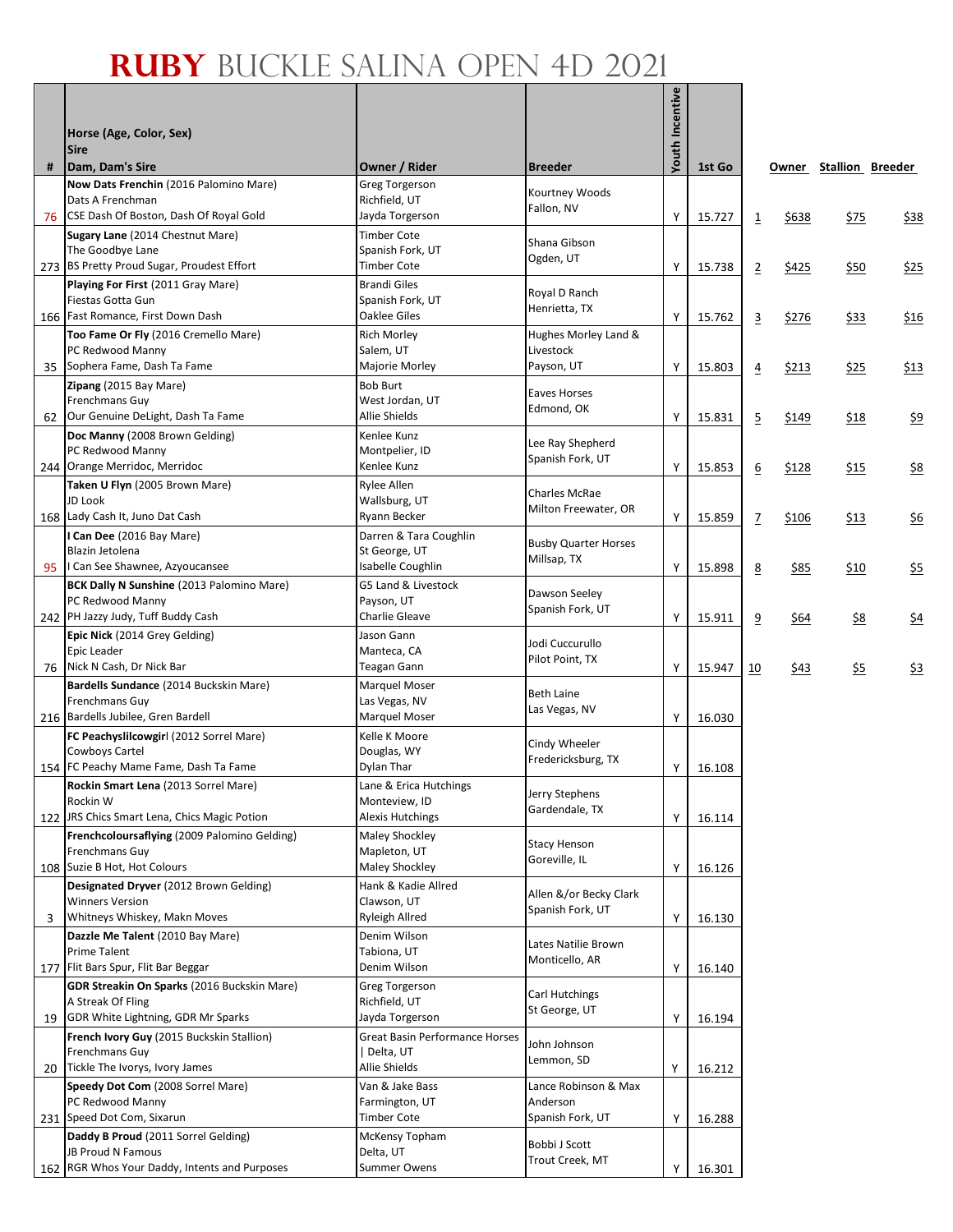## **Ruby** Buckle Salina Open 4D 2021

| #    | Horse (Age, Color, Sex)<br><b>Sire</b><br>Dam, Dam's Sire      | Owner / Rider                           | <b>Breeder</b>                                 | Youth Incentive | 1st Go |
|------|----------------------------------------------------------------|-----------------------------------------|------------------------------------------------|-----------------|--------|
|      | Honky Tonkabonkedonk (2015 Bay Mare)                           | Brad & Karly Knight                     |                                                |                 |        |
|      | The Goodbye Lane<br>229 PH Jazzy Judy, Tuff Buffy Cash         | Roosevelt, UT<br>Jordynn Knight         | Dawson Seeley<br>Spanish Fork, UT              | Y               | 16.305 |
|      | LKstreakinFrenchDown (2008 Sorrel Mare)                        | <b>Sherri Cass</b>                      |                                                |                 |        |
|      | Frenchmans Guy<br>Dashing Minstral, First Down Dash            | Pierre, SD<br><b>Taylyn Cass</b>        | Aimee & Kay Olson<br><b>Bluff Dale, TX</b>     |                 |        |
| 181  | Runnin To The Flame (2010 Sorrel Mare)                         | Josie McMurtrey                         |                                                | Y               | 16.322 |
|      | Be A Magnolia Runner                                           | Abilene, TX                             | D Pharr/Brittany Pozzi                         |                 |        |
|      | 283 Seco Flaming Jet, Flaming Jet                              | Payton McMurtrey                        | Victoria, TX                                   | Y               | 16.398 |
|      | Goodbye Gidget (2013 Buckskin Mare)                            | Maley Shockley                          |                                                |                 |        |
|      | The Goodbye Lane                                               | Mapleton, UT                            | Helina Carter Thomas<br>Payson, UT             |                 |        |
|      | 150 Docs Foxy Gidget, Docs Cold Cash                           | Maley Shockley                          |                                                | Y               | 16.453 |
|      | Little Red Stinson (2015 Sorrel Mare)                          | LJ Livestock LLC                        | Anton Andreas                                  |                 |        |
|      | <b>Eddie Stinson</b>                                           | Austin, NV                              | Healdsburg, CA                                 |                 |        |
|      | 206 VF Catch This Red, Designer Red                            | Kole Black                              |                                                | Y               | 16.513 |
|      | Pepidots First Down (2014 Sorrel Gelding)<br>First Down French | LJ Livestock LLC<br>Austin, NV          | Jake Gorrell                                   |                 |        |
|      | 258 Smart Pepidot, Smart Little Pepinic                        | Kole Black                              | Hanford, CA                                    | Υ               | 17.067 |
|      | Sheza Slick Design (2015 Chestnut Mare)                        | Alfred Jones                            |                                                |                 |        |
|      | Slick By Design                                                | Kayenta, AZ                             | <b>Charles R Spinkes</b>                       |                 |        |
| 213  | Gay Sugars Badger, Gay Badger Fourth                           | Carli Warren                            | Yantis, TX                                     | Υ               | 17.070 |
|      | Scor For The Dough (2012 Sorrel Gelding)                       | <b>Rusty Allen</b>                      | John C Revill                                  |                 |        |
|      | Twoforthedough                                                 | Eagle Mountain, UT                      | Lehi, UT                                       |                 |        |
|      | 281 Miss Sugs Remedy, Sugs Scorpio                             | Sienna Allen                            |                                                | Y               | 17.085 |
|      | The Goodbye Jane (2016 Chestnut Mare)                          | <b>Tracina Wilson</b>                   | Hughes Morley Land &                           |                 |        |
|      | The Goodbye Lane                                               | Tabiona, UT                             | Livestock                                      |                 |        |
|      | 220 Peps Plain Jane, Blue On Blue Magic                        | Denim Wilson                            | Spanish Fork, UT                               | Y               | 17.236 |
|      | Rikki Ridge (2015 Sorrel Mare)<br>JD Look                      | <b>Kacey Gartner</b><br>Walla Walla, WA | Karen Gleason                                  |                 |        |
| 21   | Bald Ridge, Dash Ta Fame                                       | Paige Gartner                           | Touchet, WA                                    | Y               | 17.480 |
|      | RB Firewater Frotoe (2008 Bay Gelding)                         | Tanya Grantham                          |                                                |                 |        |
|      | A Firewater Twist RB                                           | Wickenburg, AZ                          | Fawn Ann Kerns                                 |                 |        |
|      | 287 Miss Sparkling Cash, Another Feature                       | <b>Tylee Grantham</b>                   | Haines, OR                                     | Υ               | 20.505 |
|      | A Pepper Smoothie (2013 Buckskin Mare)                         | Preslee Nellesen                        | Erin Kenzy                                     |                 |        |
|      | A Smooth Guy                                                   | Mapleton, UT                            | Gregory, SD                                    |                 |        |
| 2021 | Little Janie Pepper, Annies Little Pepper                      | Preslee Nellesen                        |                                                | Y               | 20.682 |
|      | Riptide Rider (2014 Brown Gelding)                             | Brad & Karly Knight                     | A&C Racing & Roping                            |                 |        |
|      | <b>Winners Version</b><br>269 A Fast Runaway, Make It Anywhere | Roosevelt. UT<br>Jordynn Knight         | Roosevelt, UT                                  | Υ               |        |
|      | Guys Drama Queen (2012 Sorrel Mare)                            | Preslee Nellesen                        |                                                |                 | 20.829 |
|      | Frenchmans Guy                                                 | Mapleton, UT                            | Bill & Debbie Myers                            |                 |        |
|      | 246 Bugs Special Dash, Special Leader                          | Preslee Nellesen                        | Saint Onge, SD                                 | Υ               | 20.868 |
|      | Traffics Vegas Trip (2015 Bay Gelding)                         | Setting Sun Ranch                       |                                                |                 |        |
|      | <b>Traffic Guy</b>                                             | Nephi, UT                               | Darnell Dana Lynn<br>Weimar, TX                |                 |        |
| 1721 | Touche Touche, Oklahoma Fuel                                   | Paisley Humphrey                        |                                                | Υ               | 21.010 |
|      | Famous Buckshotjones (2009 Bay Gelding)                        | Nadine Sutton                           | M Jones                                        |                 |        |
|      | <b>JB Proud N Famous</b>                                       | Rexburg, ID                             | Joseph, UT                                     |                 |        |
| 1971 | RGR Carolina Days, Streakin Days                               | Ainslee Banta                           |                                                | Υ               | 21.012 |
|      | Gambleonthestreaker (2008 Sorrel Gelding)<br>A Streak Of Fling | Sherri Cass<br>Pierre, SD               | Stephen Harvey                                 |                 |        |
|      | 135 Pressey Gamble, Raise The Gamble                           | <b>Taylyn Cass</b>                      | Lebanon, IN                                    | Y               | 21.118 |
|      | Fire N On Water (2011 Palomino Gelding)                        | Lacey Morse                             | Mary Ann & Barry                               |                 |        |
|      | A Firewater Twist RB                                           | Randolph, UT                            | Munkers                                        |                 |        |
| 129  | Bam Bam Bars, Macho Jake                                       | Dottie Morse                            | Lexington, OR                                  | Υ               | 21.355 |
|      | GG Doe C Dough (2009 Sorrel Mare)                              | Goodrich Quarter Horses                 |                                                |                 |        |
|      | Twoforthedough                                                 | Bluebell, UT                            | <b>Goodrich Quarter Horses</b><br>Bluebell, UT |                 |        |
| 245  | GG Bobbette, Hollywoodbobs Summer                              | <b>Hadley Goodrich</b>                  |                                                | Υ               | 21.390 |
|      | PCR Pink Cadillac* (2013 Sorrel Stallion)                      | Greg Torgerson                          | Greg Torgerson                                 |                 |        |
|      | Dash Ta Fame                                                   | Richfield, UT                           | Richfield, UT                                  |                 |        |
| 49   | My Favorite Lane, Lanes Leinster                               | Jayda Torgerson                         |                                                | Υ               | 22.043 |

**<u>Owner</u>** Stallion Breeder